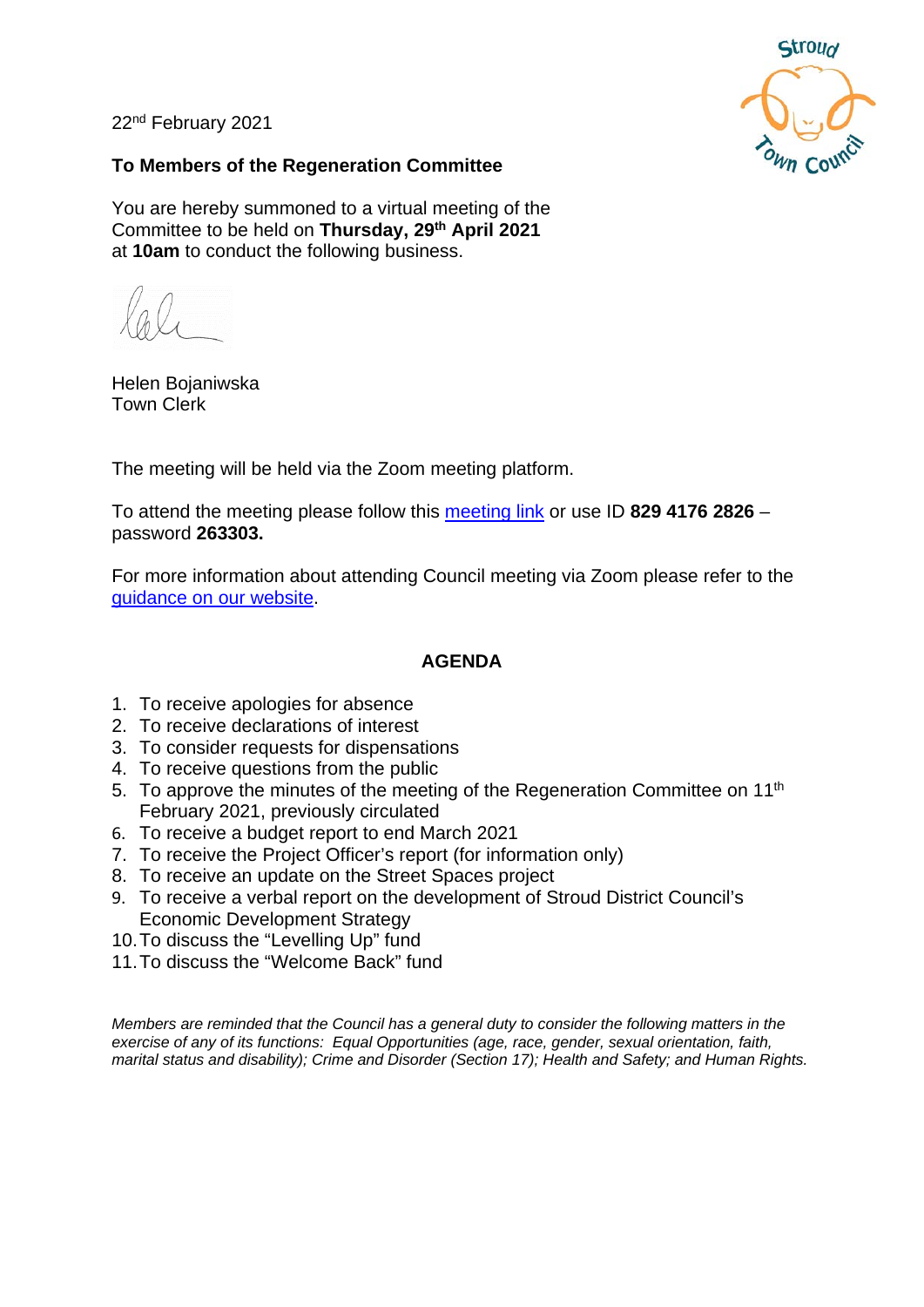# **Regeneration Committee Budget report to end March 2021**

| <b>Expenditure</b>                       |               |              |                |
|------------------------------------------|---------------|--------------|----------------|
| <b>Town Centre/Regeneration</b>          | <b>Budget</b> | <b>Spent</b> | <b>Balance</b> |
| <b>Christmas lights erect</b>            | 8,000         | 6,890        | 1,110          |
| Town Centre Project/cleanliness (Note 1) | 4,500         | 10.512       | $-6,012$       |
| NDP projects (Note 2)                    | 89,500        | 18,093       | 71,407         |
| <b>Equipment Maintenance</b>             | 630           | 60           | 570            |
| <b>Wallbridge Project</b>                | 0             | 331          | -331           |
| <b>Site Materials</b>                    | 1,200         |              | 1,200          |
| <b>Legal Expenses</b>                    | 0             | 0            | O              |
| <b>Regeneration Committee Total</b>      | 103,830       | 35,886       | 66,834         |

| <b>Income</b>                        |               |                 |                |
|--------------------------------------|---------------|-----------------|----------------|
| <b>Town Centre/Regeneration</b>      | <b>Budget</b> | <b>Received</b> | <b>Balance</b> |
| <b>Community Infrastructure Levy</b> | 500           |                 | 500            |
| <b>Grants</b>                        | 17,000        | 750             | 16,250         |
| Use of reserves                      | 72,000        | ۰               | 72,000         |
| <b>Precept</b>                       | 14,330        | 14,330          |                |
| <b>Grant-Cycling project</b>         |               | 300             | $-300$         |
| Total                                | 103,830       | 15,380          | 88,450         |

#### **Notes**

1 includes traffic management for London Road closure to be recharged to Stroud District Council

2 funded from use of reserve so will carry forward to new financial year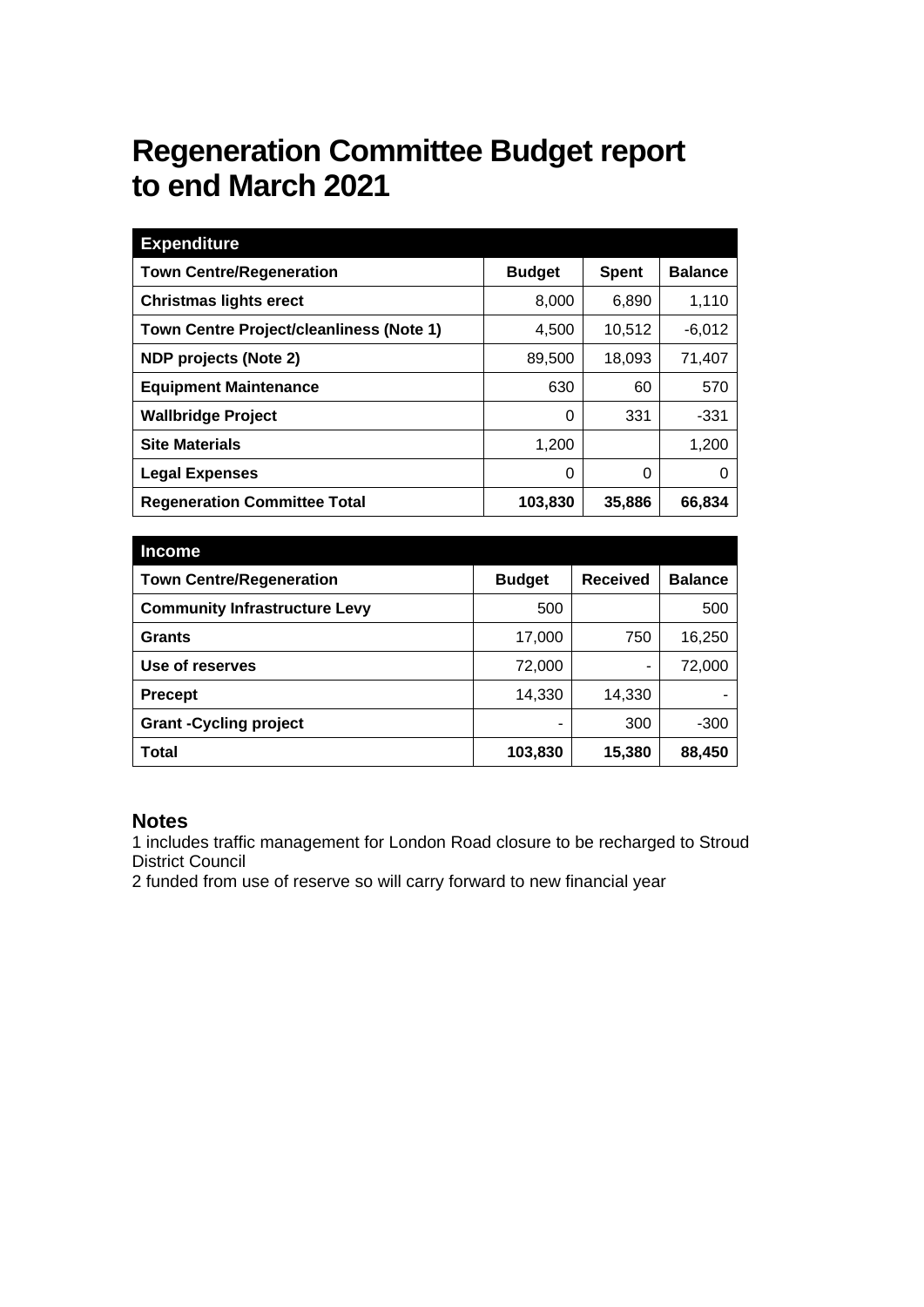# Project Officer's report for Regeneration Committee 29/4/2021

## NDP Review Update

The application for further funding from Locality is progressing. Publication of further guidance for 2021/2022 applications is awaited before submitting the application.

## Commonplace consultation platform

The Commonplace platform is currently under development and will incorporate consultation elements for the Street Spaces project. Alternative, non-digital approaches will also be made available to enable those unable to access or unfamiliar with on-line consultation to take part.

### Air quality monitoring

The town council has a complete set of data for 2020. The Defra adjustment bias has been applied and the data corrected to reflect this. This shows that in general the figures for nitrogen oxides in the town centre are low when compared to the average. Clearly lockdowns through 2020 impacted upon the levels and the continued monitoring throughout 2021 will allow for comparison. In November 2020 Members agreed to engage an environmental consultant to analyse and write an accessible report on the data. A brief for this work will now be developed.

### Signage Project – Phase 1 Welcome and arrival signage

Work is progressing on the content of the maps for the welcome signage. Given no further issues, it is anticipated that manufacture and installation will commence in May.

Ally Rood Project Officer 21st April 2021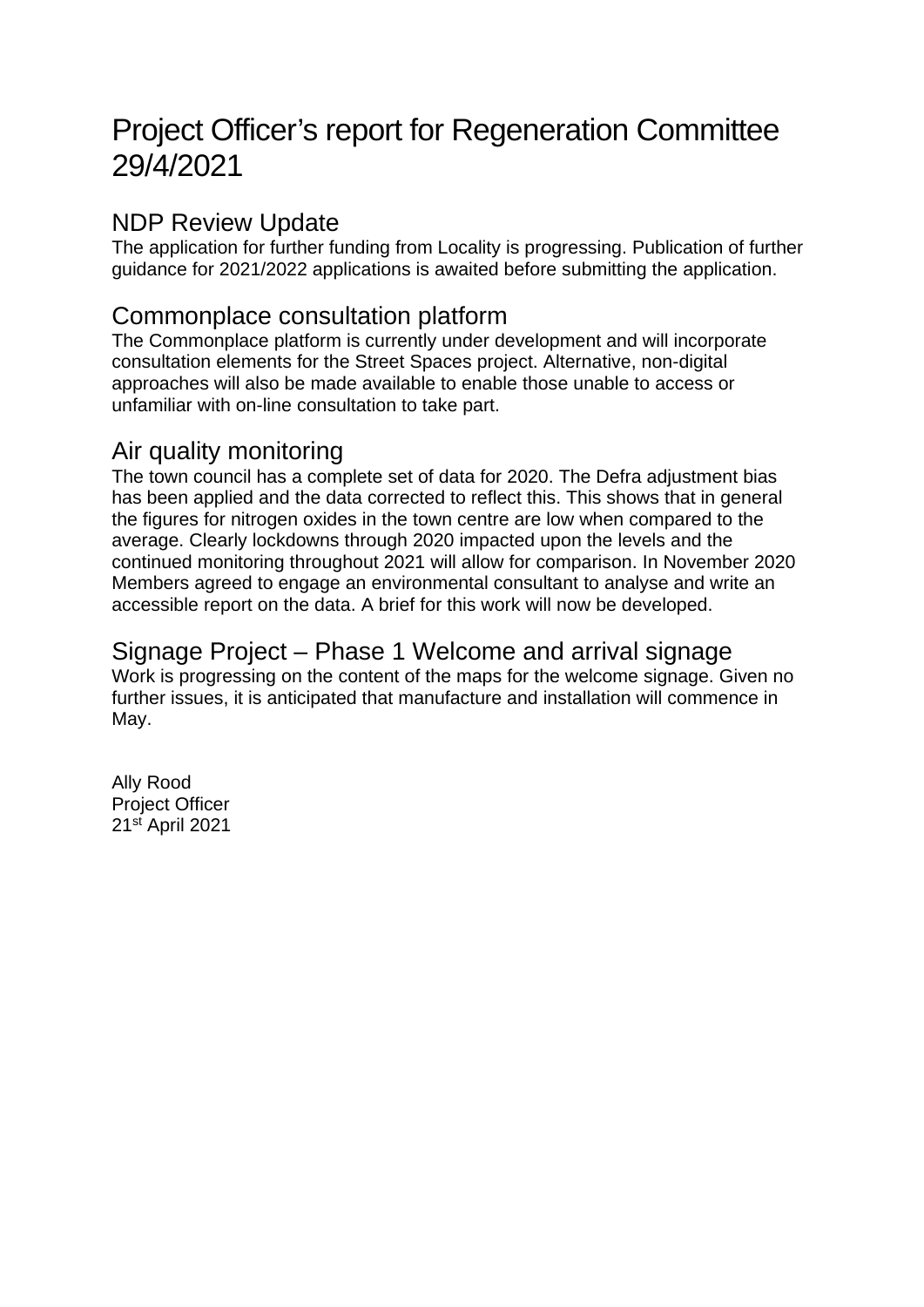## **Levelling up fund**

AUTHOR Project Officer and Town Clerk

CONSULTEES Stroud District Council

## FOR MEETING

Regeneration Committee 29/4/2021

## RECOMMENDATION

It is recommended that an offer is made to Stroud District Council to commit staff time and funding to the development of a bid.

## REPORT

#### **Overview**

The Levelling Up Fund (LUF) makes £4 billion available in England up to 2024- 2025 for capital investment in local infrastructure projects. It is a competitive fund with first round bids open until 18th June 2021. Funding decisions will be announced autumn 2021. For this first round the focus is on the following types of projects - smaller transport; town centre and high street regeneration; and support for maintaining and expanding cultural and heritage assets. Bids able to begin delivery in the current financial year will be prioritized. Details on how the LUF will operate from 2022-23 onwards will be set out later this year. Local MPs have a significant role in the process as they are required to provide formal written support to the one bid they see as a priority. Engagement with the MP is paramount.

Funding is delivered through the local authority (LA), SDC. As the highway authority GCC may submit their own bid for transport projects. If SDC submit transport bids, GCC need to approve it. Individual, package or joint bids are possible.

| Type of bid | <b>Description</b>               | <b>Amount</b>                      |
|-------------|----------------------------------|------------------------------------|
| Individual  | Submission made up of 1 project  | Up to £20m, or £50m for larger     |
|             | from 1 bidding entity/ local     | transport projects if supported by |
|             | authority                        | GCC                                |
| Package     | Submission made up of 2 or 3     |                                    |
|             | projects from 1 bidding entity/  |                                    |
|             | local authority                  |                                    |
| Joint       | Submission made up of 1 project  | Each local authority max £20m      |
|             | or a package of up to 3 projects | $(e.g. 3x$ authorities = £60m)     |
|             | by more than 1 bidding entity or |                                    |
|             | local authority                  |                                    |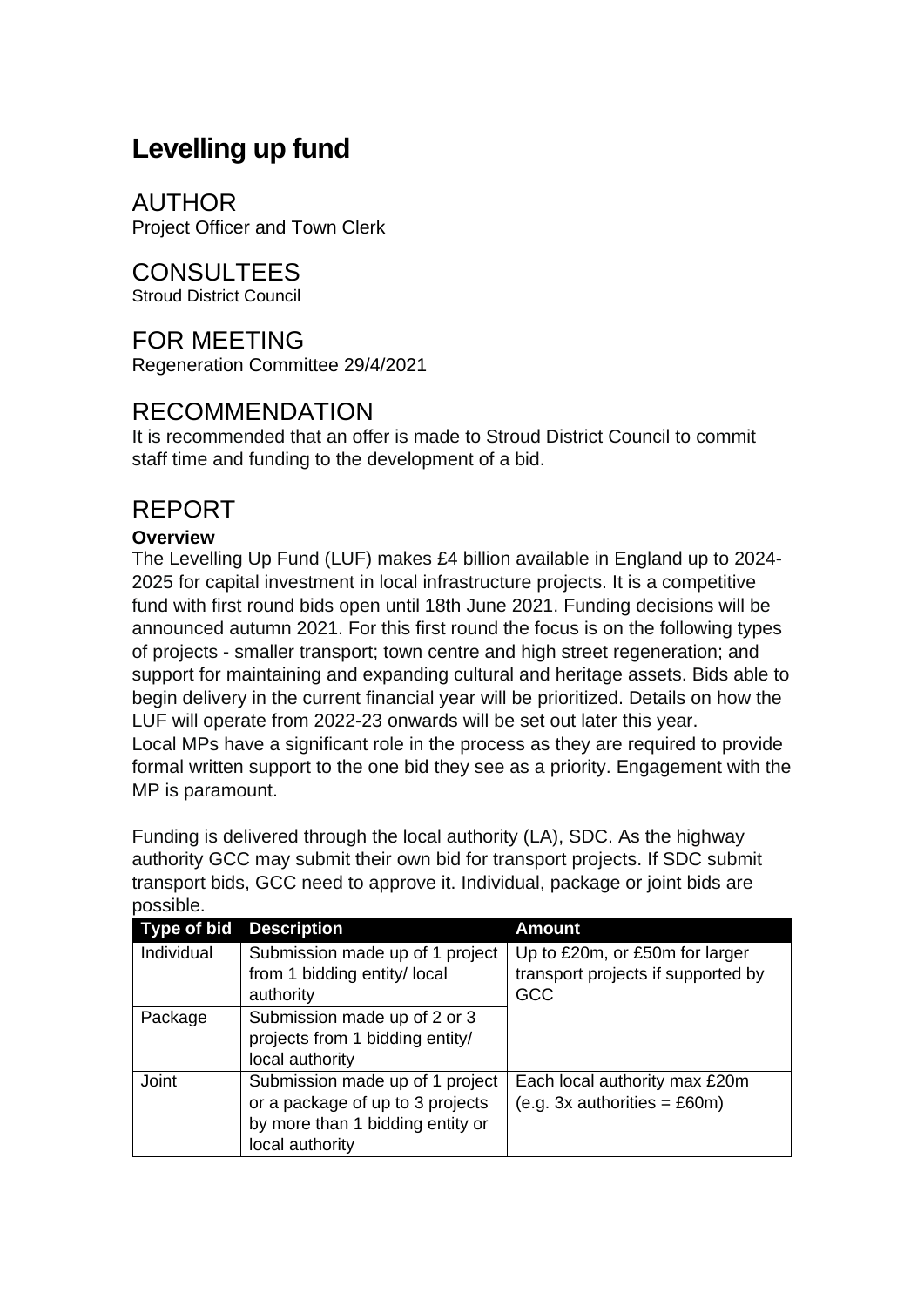LAs have been assigned to either Category 1 or 2. Category 1 authorities will usually be given priority. SDC is in Category 2 (Category 1 local authorities in Gloucestershire are Forest of Dean and Gloucester City).

LAs can only have one successful bid for each of their allocated number of bids over the lifecycle of the LUF. LAs should consider whether first round bids reflect their local priorities, or if they should wait until later rounds to have more time to consider/develop their proposals.

#### **Implications for Stroud**

There is potential for Stroud to benefit from the LUF. Any bid would need to be done in conjunction with SDC or by GCC (if a transport project) and would require a collaborative, joined-up approach.

The types of projects the first round is focusing on align with multiple areas of interest relating to the town centre and access to it.

#### **Potential elements of a Stroud town bid**

A considerable amount of work and research has already been done on projects which could be further developed for inclusion in a bid. Preliminary design work and community engagement has been completed but none of these projects could currently be considered to be shovel-ready:

- $\bullet$  the station masterplan currently at concept stage requires technical work and input from Network Rail
- previous bid to Dept for Transport for lifts at Stroud Station
- proposals and research submitted to the High Streets Fund relating to: public realm improvements, development of housing above shops and improvements to shopfronts
- landscaping of Wallbridge (preliminary sketch available)
- research on active travel needs by Stroud Active
- the Golden Valley Route inspiration study
- Gloucestershire Highways research on walking and cycling routes
- SDC funding for cycle lanes on Cainscross Road

Many of these projects link well to SDC's emerging canal corridor strategy. There are also potential connections to development sites identified in SDC's application for One Public Estate funding, for which a decision is awaited.

Other projects currently in progress or development include:

- Stroud Street Spaces project seeking opportunities to improve the town centre for walking and cycling
- Dransfield Properties incubation office space.

Another opportunity which could be developed is the potential for community bid for Imperial Hotel, to bring back into use much needed hotel accommodation to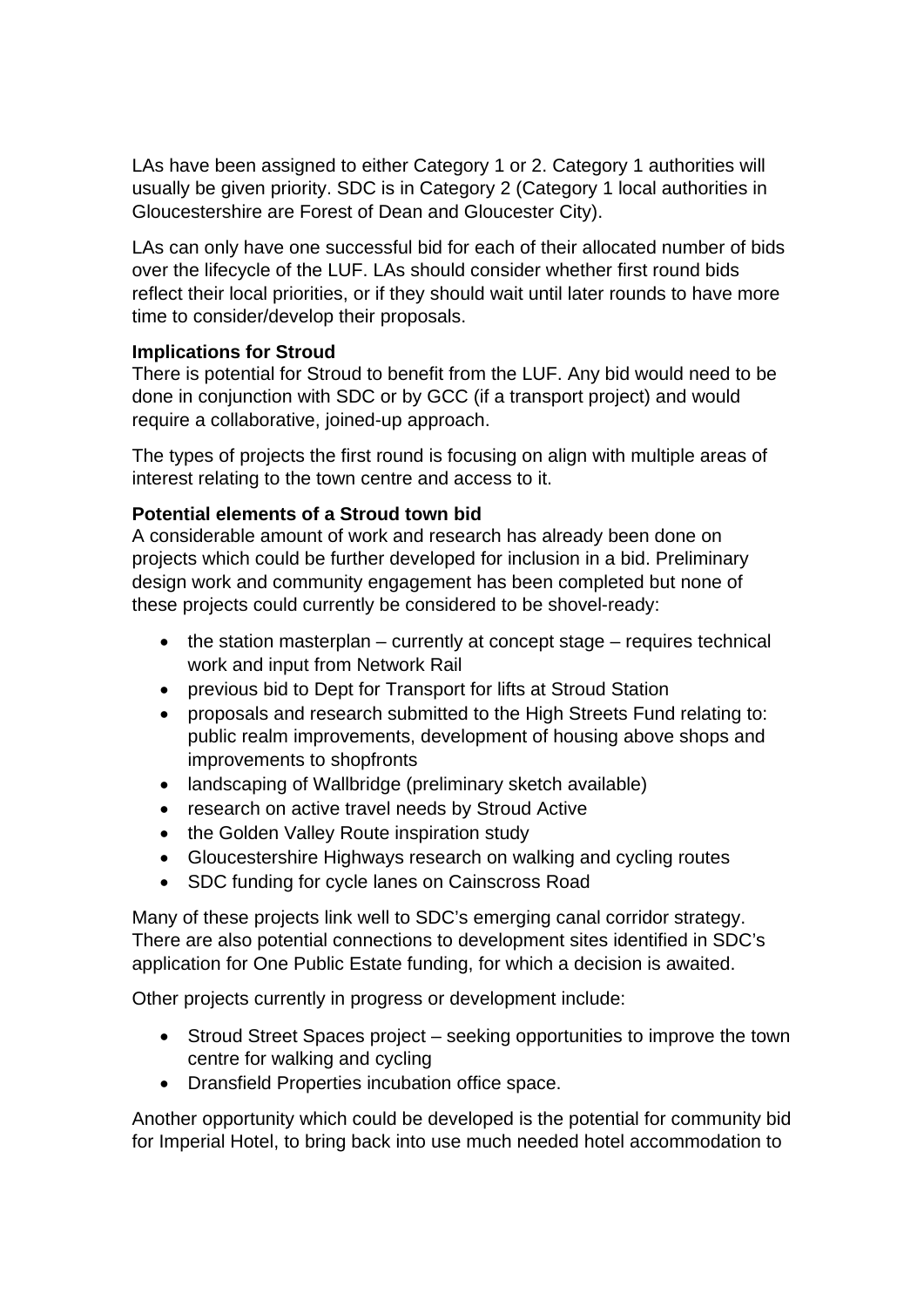support tourism. Refurbishment of the property, including carbon reduction measures, could provide training and employment opportunities both during refit and beyond though potential links to local training providers.

#### **Timing of a bid**

There are a number of arguments against submitting a first round bid given the tight timescales involved and the requirement to begin delivery in the current financial year. There will also be competition from other districts in Gloucestershire.

Conversely delaying to the next round may mean missing out on funding should the government decide to reassign funding away from the LUF.

Discussions are ongoing at Stroud District Council about the timing of a bid.

#### **Process and resourcing for development of a bid**

As previously mentioned only SDC and/or GCC can submit a bid, but there is scope to assemble a team to support its development (as previously used for the Future High Streets Fund).

Potential participants could include: Dransfield Properties, Stroud Town Council, Stroud Chamber, GFirst LEP, SGS College.

## LEGAL IMPLICATIONS

The Council has the General Power of Competence which is "the power to do anything that individuals generally may do" as long as they do not break other laws. This power allows the Council to fund projects to improve the environment in the town centre.

## FINANCIAL AND STAFFING IMPLICATIONS

Funds are available in the NDP Projects reserve which could be made available for additional staff resource or technical research to support a bid.

## EQUALITY IMPLICATIONS

Any projects which improve the environment for walking and cycling have potential benefits for people with disabilities. Lifts at the station would be a significant improvement for rail travellers who need step free access.

## CO2 IMPLICATIONS

Any elements of the bid which promote walking, cycling or use of public transport have the potential to reduce carbon emissions from private vehicle use. Any building projects or refurbishments could include measures to reduce the use of fossil fuels for heating and to introduce energy generation capability, e.g. solar pvs.

HB, 23/4/2021